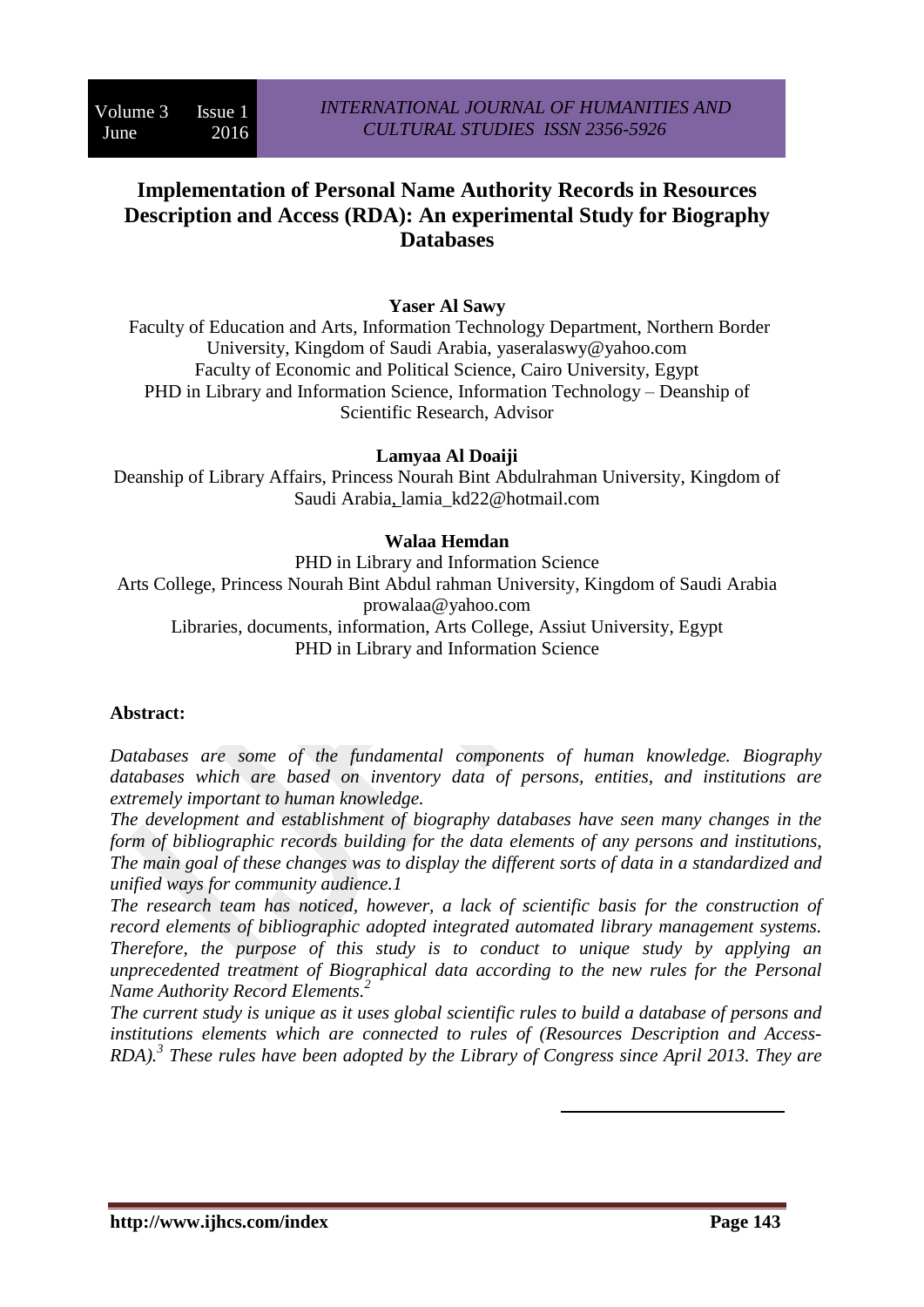*the basis of indexing elements of (Machine Readable Cataloging) (MARC). They were adopted under (Personal Name Authority Record Elements) as follows:<sup>4</sup>*

- *The Special Coded Dates: The field code (046) that related to display all birth and death dates for persons, the foundation for the corporate.*
- *The Other Attributes for the Person or any related Corporate, the field code (368) that includes designations of the title of a person or any specific characteristic data for the corporate.*
- *The Associated place, the field code (370) that related with person's town, city, and villages.*
- *Address, The field code (371) regarding the specific address for either person or corporate.*
- *Field of Activity, the field code (372) for the activity of the person or corporate specialization.*
- *Associated Group, the field code (373) that related to corporate, association, association, etc.*
- *Occupation, the field code (374) related with to the person's nature of job.*
- *Gender, the field code (375) related to gender kind for each person.*
- *Family information, the field code (376) for a specific data according the family.*
- *Associate Language, The field code (377) that describes the language or languages that a person is using.*
- *Fuller Form of Person Name, the field code (378) that is used for the fuller person name to differentiate for the similar authority entries.*
- *Form of Work, The field code (380) related to the nature of the person's work.*
- *Other Distinguishing Characteristics, the field code (381) related to any other special information for the work.*
- *Medium of Performance, the field code (382) that describe the person's musical work.*
- *Numeric Designation of Musical Work, the field code (383) for specific data for the musical numeric.*
- *Key, the field code (384) for the set of pitch.*

**Keywords**: **Resources Description and Access (RDA); Personal Name Authority Records; Biography Databases; Authority Names; See from tracing fields: Electronic Location and Access.**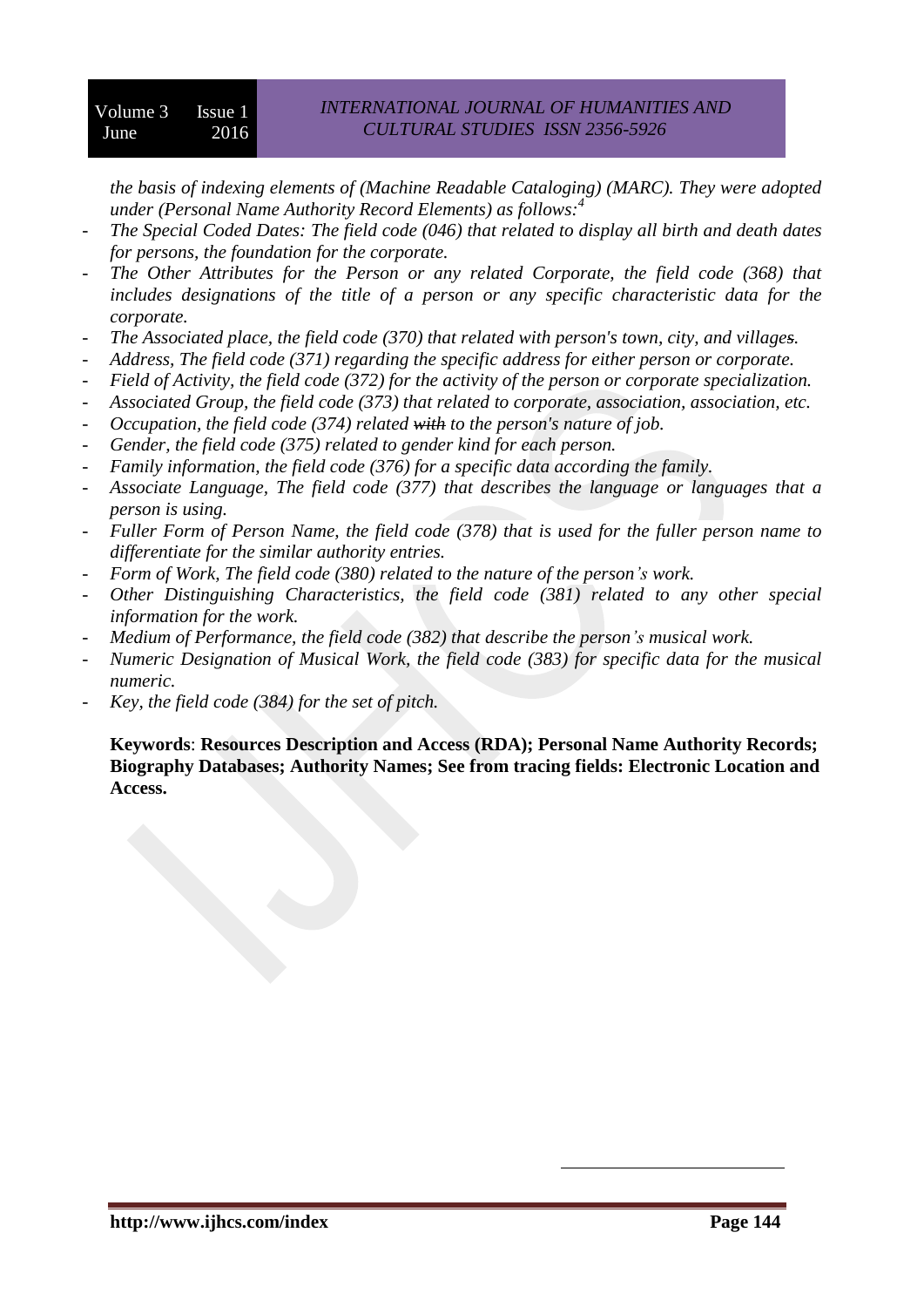### **1. Introduction**

Automation in libraries and information centers dates back to the 1950s, the pilot project that led to the progress for MARC in 1965, A lot of libraries and information centers participated in the distribution of early **MARC** in version 1 for the bibliographical records, MARC II have been found as successful result project for Library of Congress, The official association that care for the cataloging rule around the world, the new rules are exploded in 1970s, by the end of 1990s the new rules have been found as replacement for AACR2 with a new name, Resources Description and Access (RDA).

(RDA) is a new content standard for describing different sorts of resources, these rules which will replace the AACR2, RDA is also an implementation of the FRBR and FRAD models.<sup>5</sup> The **MARC** 21 **Format** for Authority Data will also produce many especially the elements of (address, associated places, activity, occupation, gender, affiliation, and family information. 6 The Library of Congress and other Participation national libraries all over the world have been adopted RDA on March 31, 2013 as activating date<sup>7</sup>.

RDA enables the discovery and process the necessary technical operations for many various recorded knowledge, that mean that any information resource conveying information, also mean that any resource transmitting intellectual or artistic content can be fixed by RDA.<sup>8</sup> RDA is an integrated and multidimensional for different operation to fix the elements in both of the cataloging needs and the components of MARC.<sup>9</sup>

Persons, corporates are complex, with not enough technical processing especially for the authority files, so the edition of RDA tried to cover and fix this shortage as possible, through a lot of various elements for authority records regarding person attributes.<sup>10</sup>

### **1.1 Study Importance**

A serious challenge and important for those engaged in search and instruction regarding The imposition of the issuance (RDA) in April 2013, practice and application, majoring in libraries, documentation and information in general, for the following issues as follows:

- **1.1.1** The Theoretical basis for this standard rules, and its structure, as well as the expected effects on the technologies and electronic resource channels which used in the detection of information resources in the digital environment
- **1.1.2**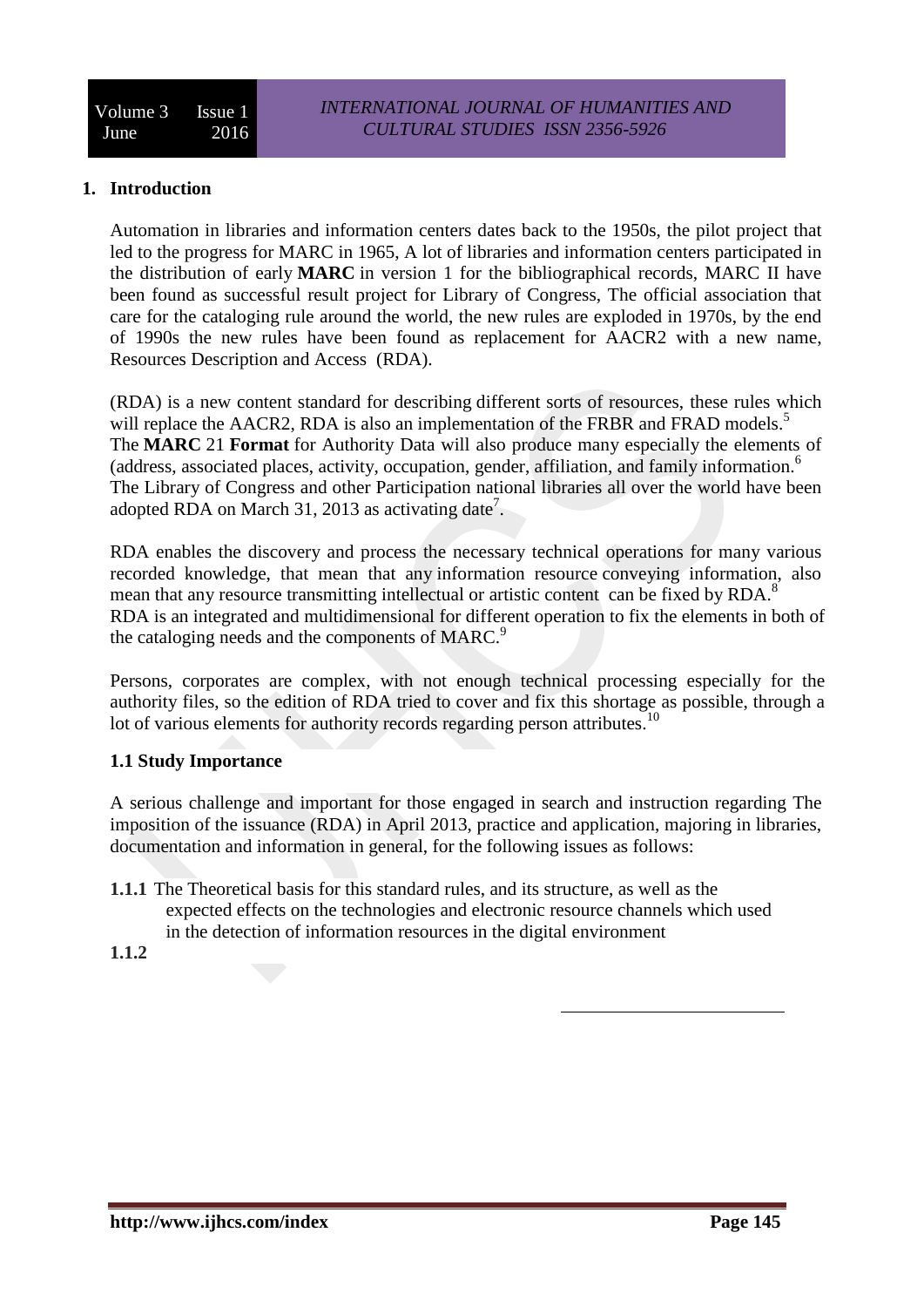**1.1.3** This standard rules alternative to "AACR 2", the rules that adopted by the library and information community.

# **1.2 Study Aims**

The research major aims as follows:

**1.2.1** The ideal procedure for the application of **Personal Name Authority Records**

**1.2.2** Upgrading and building the composition rules for the biographical data specific fields for both (persons - institutions)

**1.2.3** Create referrals and integrated relationship for the authority names with using 4XX.

**1.2.4** Providing a leading applied study as a model for essential work to build an integrated system for the management of libraries (Library Integrated Systems), this based on the (Machine Readable Cataloging).

**1.2.5** Providing accurate and comprehensive information for this standard to describe: nature, theoretical basis, terminology used, functions, structure and its components.

**1.2.6** Possibility for import and export bibliographic records with the new **Personal Name Authority fields** among the adopted associations**.**

**1.2.7** Upgrading the combination rules for the biographical data fields of **MARC** formats.

**1.2.8** Introduce a new application to adjust **Personal Name Authority fields** with 400-485, the **See from tracing fields**.

**1.2.9** Providing leading and empirical Study as an essential model for the Library Integrated Systems (ILS) that working under both of **MARC** formats and **RDA**.

**1.2.10** Treatment and support the formulation of **Personal Name Authority fields** in both Bilingual and multi languages.

**1.2.11** Linking the different types of search (Basic – Headings – Advance) with **Personal Name Authority fields** and Authority Names 1XX.

**1.2.12** The ability to display **Personal Name Authority fields in search results** under Authority Names 1XX**.**

**1.2.13** activating the Hypertext field 856 to upload a copy of the resumes for the Authority name (PDF-Images-Audiovisual Materials etc.).

### **1.3 Method**

The study will be based on the use of the experimental application method, using one of the integrated library systems (Symphony) to apply the new **Personal Name Authority fields.**

#### **2. Discussion**

First collection:<sup>11</sup> the application and experimental for the new **Personal Name Authority fields** as follows:

## **2.1 046- Special Coded Dates<sup>12</sup>**

### **Field Function, definition and specific scope:**

This field contains related dates that are associated with the main entry 1XX,to describe the person's data as his birth date, and death, the foundation date, period of activity and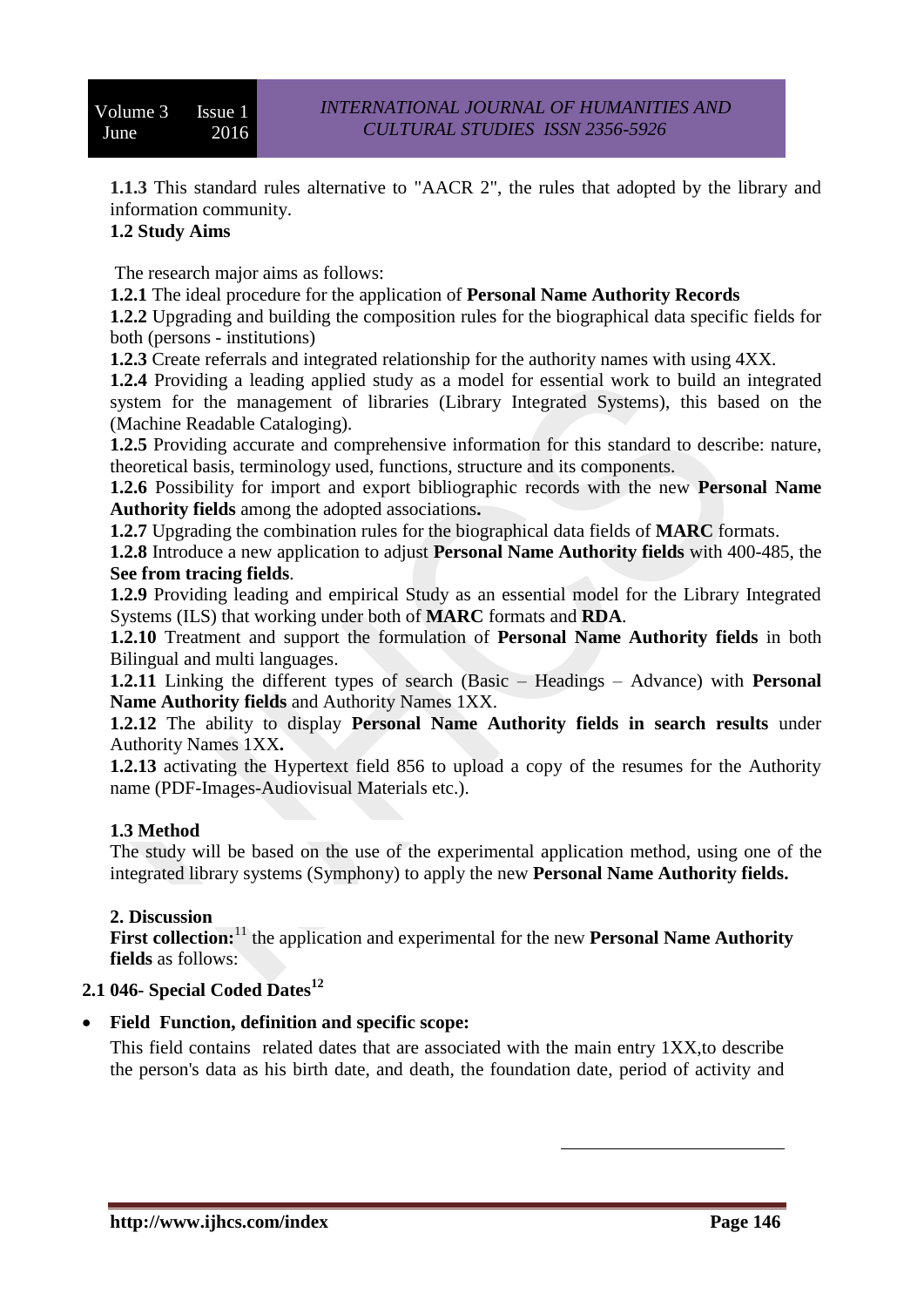date for both, also uses for the corporate establishment coverage, date of termination, period regarding activity, Also this field process the family significant date.<sup>13</sup>

### **Field Components and specific function description:**

| <b>Subfield</b><br>Code | <b>Subfield Description</b>                                             |
|-------------------------|-------------------------------------------------------------------------|
| \$f                     | Birth date for person – Foundation Date for corporate                   |
| \$g                     | Death date for Person – End for corporate                               |
| \$k\$                   | <b>Beginning date created</b>                                           |
| \$1                     | <b>Ending date created</b>                                              |
| \$0                     | Single or starting date for aggregated content                          |
| \$p                     | <b>Ending date for aggregated content</b>                               |
| \$q                     | <b>Establishment date</b>                                               |
| \$r                     | <b>Termination date</b>                                                 |
| \$s                     | Start period for both person or corporate                               |
| \$t                     | End period for both person or corporate                                 |
| \$u                     | Uniform Resource Identifier for both person or corporate                |
| $\mathbf{\$}\mathbf{v}$ | The original source of information                                      |
| \$2                     | Specific source of date scheme for both person or corporate             |
| \$6                     | Linkage – official electronic linkage - URL                             |
| \$8                     | Field link for both person or corporate and attached sequence<br>number |

### **Applying content Designator- MARC- Personal Name Authority Records**

- **046 ##\$f**1971
- 100 1#\$aMurad, Ali,\$d1971-
- 400 1#\$aMourad, Aly,\$d1971-

## **2.2 368 - Other Attributes of Person or Corporate Body<sup>14</sup>**

### **Field Function, definition and specific scope:**

This Field contains all attributes that serving to characterize for both of person or corporate body include designations character such as the specific title of person or other related attributes, also the corporate body to include designations indicating the type of corporate, foundation, institution body, jurisdiction, or any other sorts of attributes, this field used as repeatable field.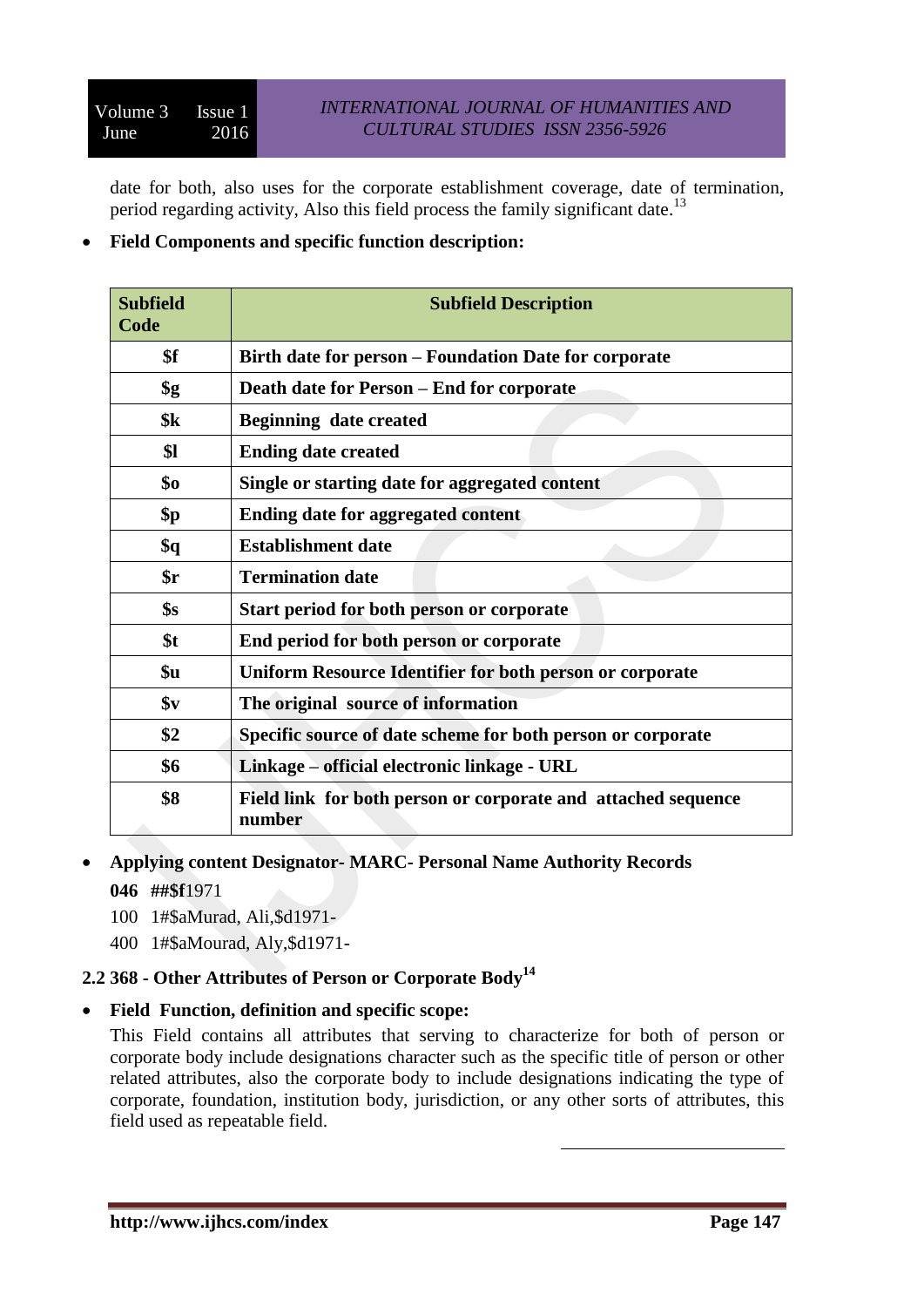**Field Components and specific function description:**

| <b>Subfield</b><br>Code | <b>Subfield Description</b>                                              |
|-------------------------|--------------------------------------------------------------------------|
| $\$a$                   | Type of (corporate body)                                                 |
| \$ <sub>b</sub>         | <b>Type of (jurisdiction)</b>                                            |
| \$c                     | Other designation, this subfield has been redefined in 2012              |
| \$d                     | Title of person, this is a new subfield [founded in 2012]                |
| \$s                     | Start period, this is a new subfield [founded in 2012]                   |
| \$t                     | End period, this is a new subfield [founded in 2012]                     |
| \$u                     | Uniform Resource Identifier, this is a new subfield [founded in<br>2012] |
| \$v                     | Uniform Resource Identifier, this is a new subfield [founded in<br>2012] |

## **Applying content Designator- MARC- Personal Name Authority Records**

- 110 2#\$ambc FM (Local radio station)
- 368 ##\$aRadio station
- 151 ##\$aJahraa (Kuwait)
- 368 ##\$bTown
- **100 0#\$aShaarawi ,\$cImam,\$d1927-2005**
- 368 ##\$cImam

## **2.3 371- Address<sup>15</sup>**

**Field Function, definition and specific scope:**

This field display the address contains for towns, cities, provinces, states, countries associated with person, corporate bodies, also families, different types of works, and expressions, this field is available to be used as repeatable field.

### **Field Components and specific function description:**

| <b>Subfield</b><br>Code | <b>Subfield Description</b>                           |
|-------------------------|-------------------------------------------------------|
| \$a                     | Birth date for person – Foundation Date for corporate |
| \$ <sub>b</sub>         | Death date for Person – End for corporate             |
| \$c                     | <b>Associated country</b>                             |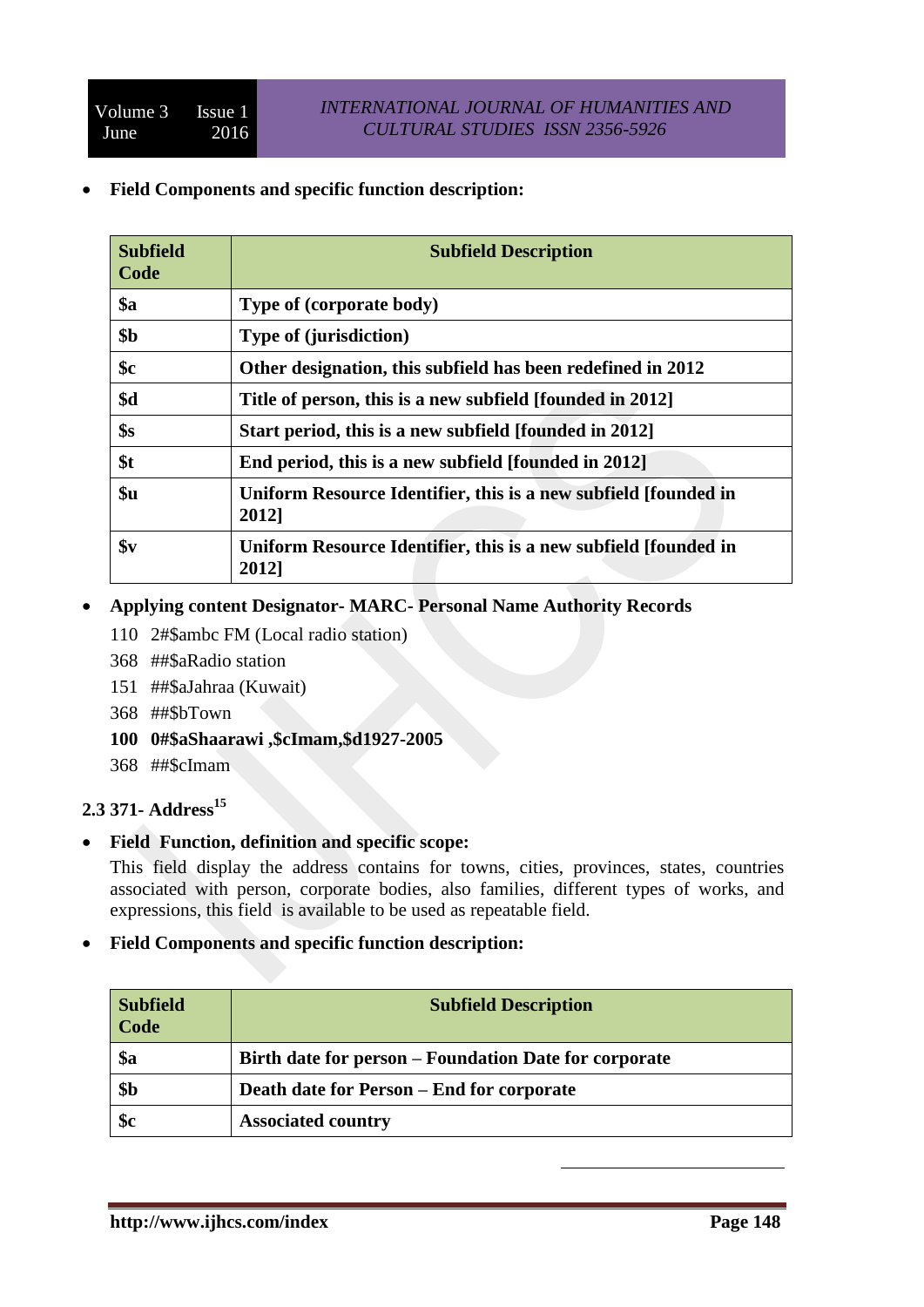### *INTERNATIONAL JOURNAL OF HUMANITIES AND CULTURAL STUDIES ISSN 2356-5926*

| \$e            | Place of residence for person /headquarters for corporate      |
|----------------|----------------------------------------------------------------|
| \$f            | Other associated place                                         |
| \$g            | Place of origin of work                                        |
| \$s            | Start period for person residence – corporate official address |
| \$t            | End period for person residence – corporate official address   |
| \$u            | <b>Uniform Resource Identifier</b>                             |
| $\mathbf{\$v}$ | The original source of information                             |
| \$0            | <b>Record control number</b>                                   |
| \$2            | <b>Source of term</b>                                          |
| \$6            | Linkage – official electronic linkage - URL                    |
| \$8            | Field link and sequence number for both person or corporate    |

- **Applying content Designator- MARC- Personal Name Authority Records**
- **2.4 372- Field of Activity<sup>16</sup>**
- **Field Function, definition and specific scope:**

This field contains the person endeavor, area of expertise, for the corporate cover the engaged, area of competence, responsibility, jurisdiction, this field used as repeatable field.

**Field Components and specific function description:**

| <b>Subfield</b><br>Code | <b>Subfield Description</b>                    |
|-------------------------|------------------------------------------------|
| $\$a$                   | Field of activity for both person or corporate |
| \$s                     | <b>Start period for field of activity</b>      |
| \$t                     | End period for field of activity               |
| \$u                     | <b>Uniform Resource Identifier</b>             |
| $\mathbf{\$}\mathbf{v}$ | The original source of information             |
| \$0                     | <b>Record control number</b>                   |
| \$2                     | <b>Source of term</b>                          |
| \$6                     | Linkage – official electronic linkage - URL    |
| \$8                     | Field link and sequence number                 |

1

**Applying content Designator- MARC- Personal Name Authority Records**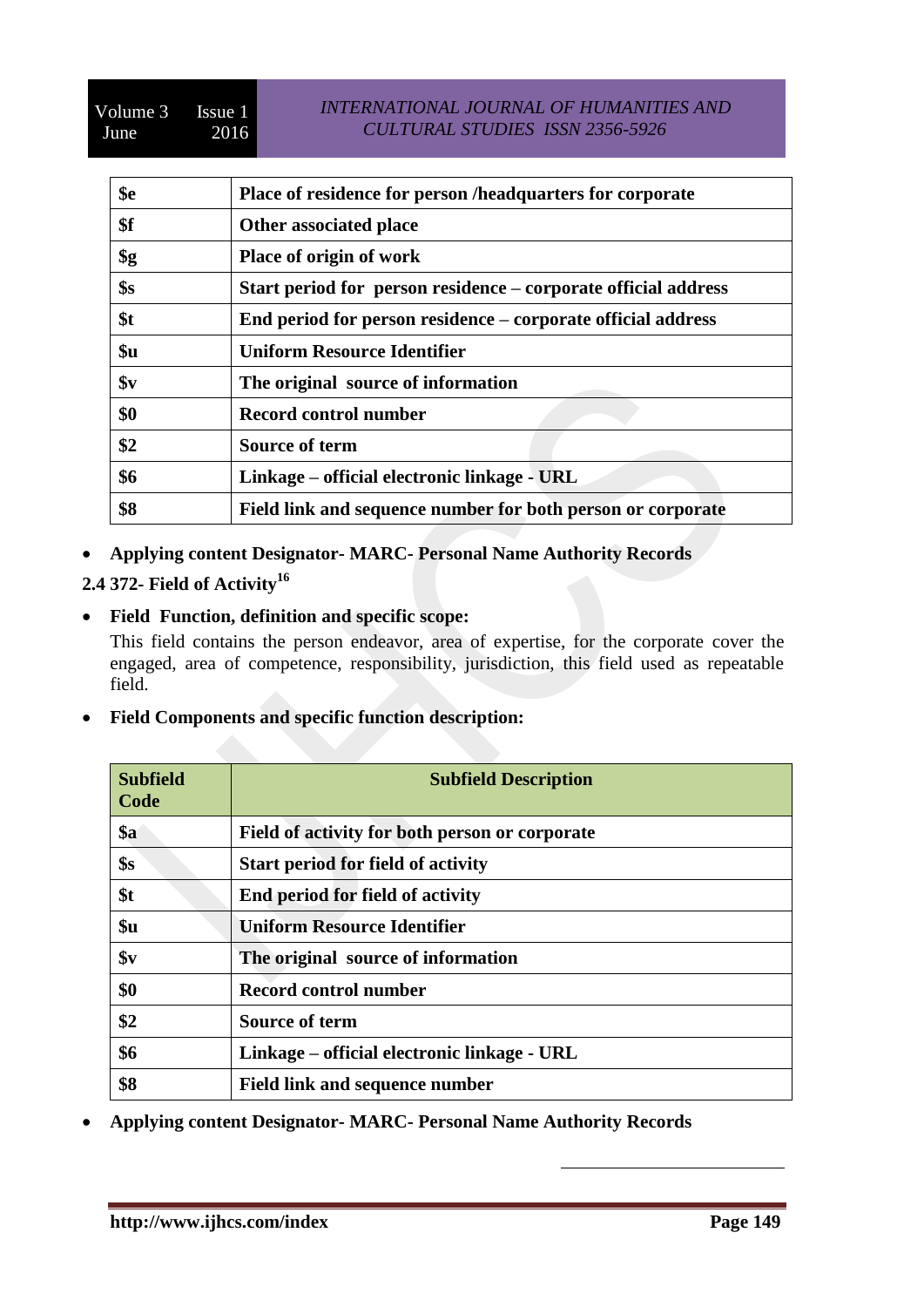- 100 1#\$aZidan, Mohammad\$cfootball player
- 372 ##\$afootball player
- 110 2#\$aNorther Border University
- 372 ##\$ Northern Border University has been founded in 2007 to serve the education local community in the northern Border region in Saudi Arabia, the main quarters in Arar city, the university have 2 large branches in both of Rafhaa, Owayqila, and Turaif, the university produce a lot of educational fields such as Medicine, Science, Pharmacy, Arts, Business Administration and Computer Science.

## **2.5 373- Associated Group<sup>17</sup>**

#### **Field Function, definition and specific scope:**

This field contains information about a the group, as company, institution, association, etc., that associated with the main entry in the 1XX, as field 110, this field is only repeated in case the person has multiple affiliations related with different time periods only.

| <b>Subfield</b><br>Code | <b>Subfield Description</b>                 |
|-------------------------|---------------------------------------------|
| $\$a$                   | Associated data for group                   |
| \$s                     | <b>Start period for group</b>               |
| \$t                     | End period for group                        |
| \$u                     | <b>Uniform Resource Identifier</b>          |
| $\mathbf{S}\mathbf{v}$  | The original source of information          |
| \$0                     | Record control number                       |
| \$2                     | <b>Source of term</b>                       |
| \$6                     | Linkage – official electronic linkage - URL |
| \$8                     | <b>Field link and sequence number</b>       |

#### **Field Components and specific function description:**

#### **Applying content Designator- MARC- Personal Name Authority Records**

- 100 1#\$aShalabeya, Osama
- 373 ##\$aFaculty of Science, Cairo University\$s1980\$t2010
- 373 ##\$aFaculty of Science, Northern Border University\$s2010

## **2.6 374- Occupation<sup>18</sup>**

**Field Function, definition and specific scope:**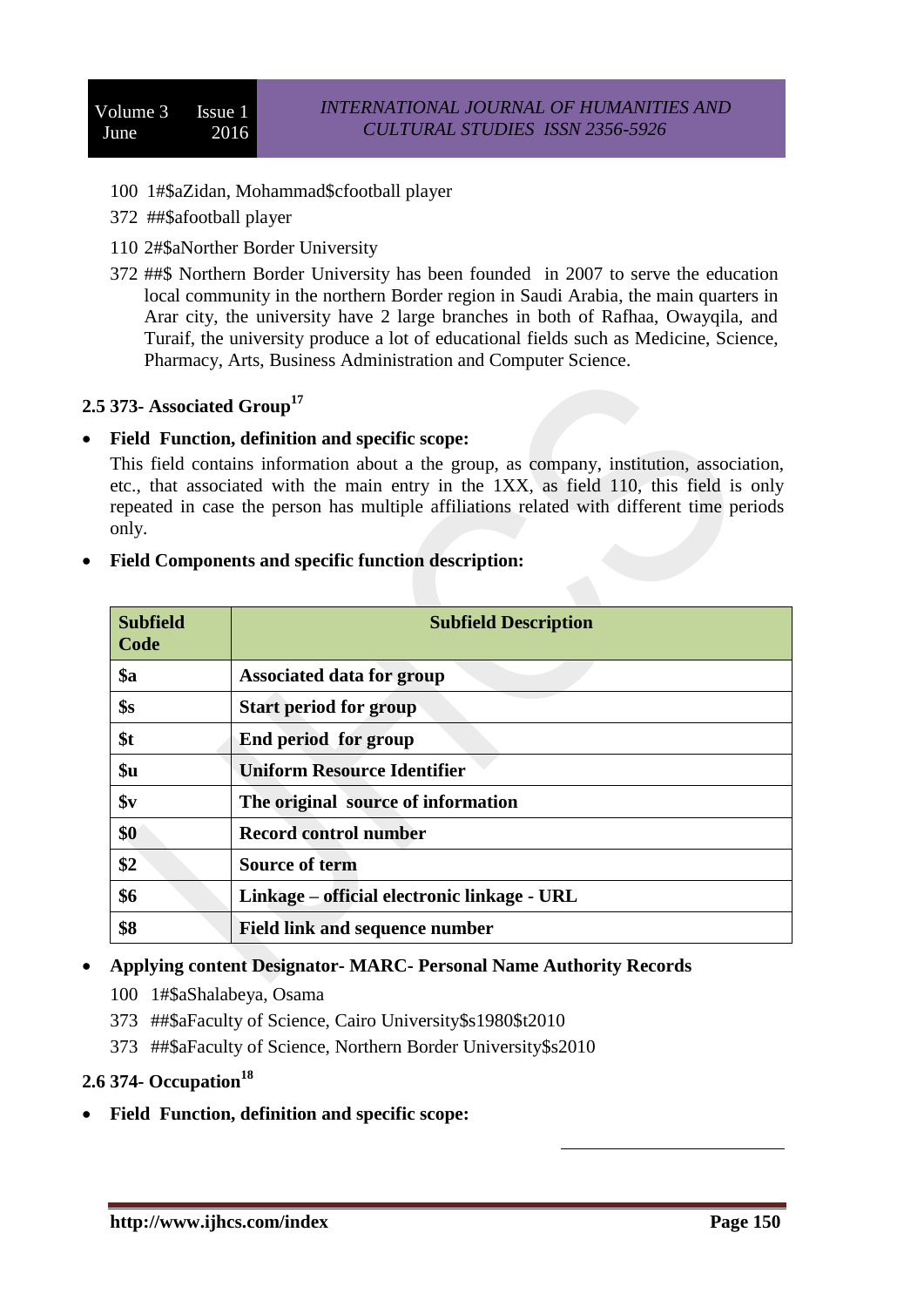This field contains specific information about the profession or occupation in which a person work, career including dates applicable in this specific occupation, this field used as repeatable field.

**Field Components and specific function description:**

| <b>Subfield</b><br>Code | <b>Subfield Description</b>                 |
|-------------------------|---------------------------------------------|
| <b>\$a</b>              | <b>Occupation</b>                           |
| \$s                     | <b>Start period for this occupation</b>     |
| \$t                     | End period for this occupation              |
| \$u                     | <b>Uniform Resource Identifier</b>          |
| $\mathbf{\$}\mathbf{v}$ | The original source of information          |
| \$0                     | <b>Record control number</b>                |
| \$2                     | <b>Source of term</b>                       |
| \$6                     | Linkage – official electronic linkage - URL |
| \$8                     | <b>Field link and sequence number</b>       |

- **Applying content Designator- MARC- Personal Name Authority Records**
	- 100 1#\$aAziz, Morsy Gameel,\$d1956-
	- 374 ##\$aWriter\$2[code for controlled vocabulary]

## **2.7 375- Gender<sup>19</sup>**

**Field Function, definition and specific scope:**

This field contains information about the gender case of a person, with the related dates applicable, this field used as repeatable field.

**Field Components and specific function description:**

| <b>Subfield</b><br>Code | <b>Subfield Description</b>        |
|-------------------------|------------------------------------|
| \$a                     | <b>Gender</b>                      |
| \$s                     | <b>Start period for gender</b>     |
| \$t                     | End period for gender              |
| \$u                     | <b>Uniform Resource Identifier</b> |
| \$v                     | The original source of information |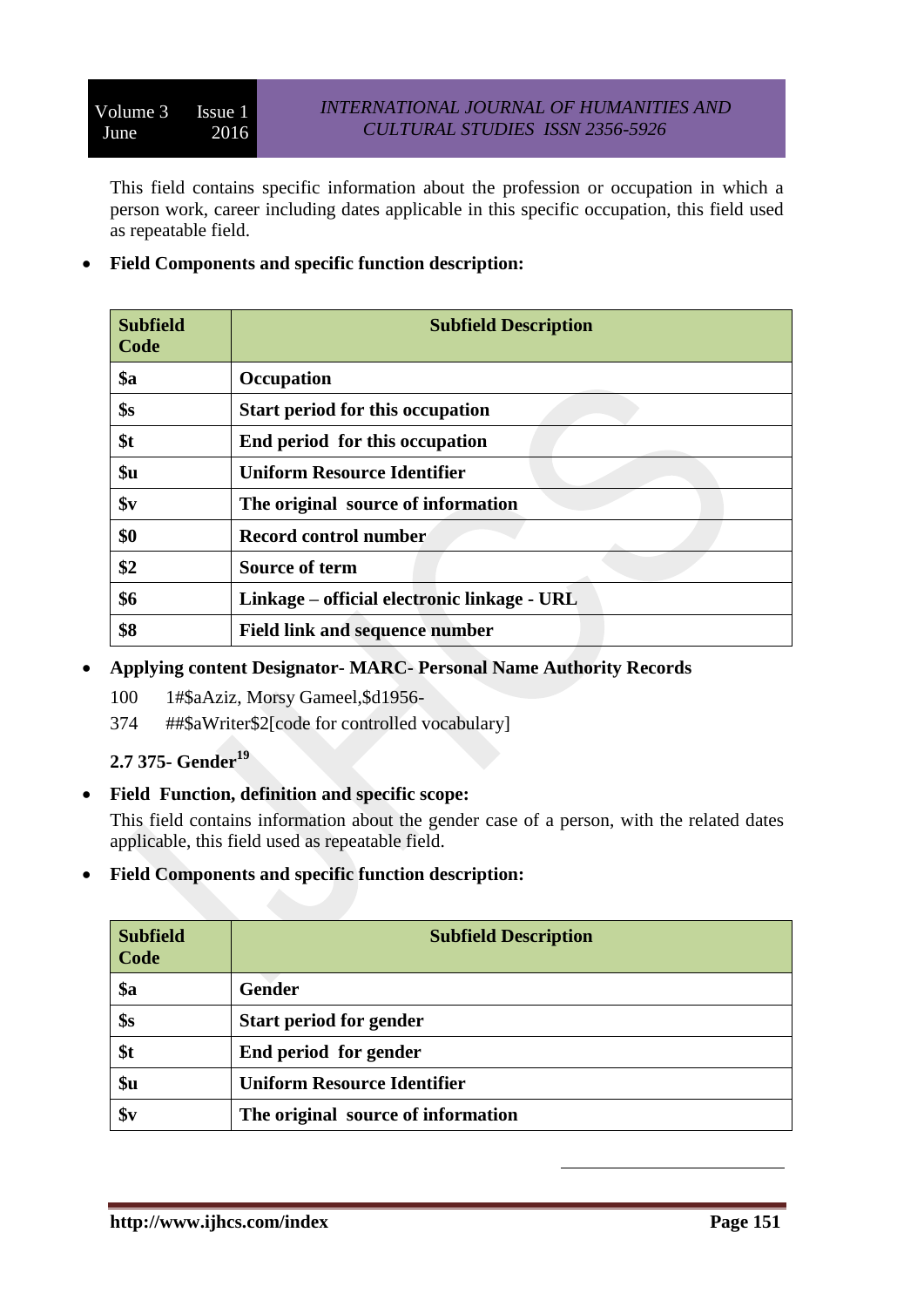| ա7⊿ | <b>Source of term</b>                       |
|-----|---------------------------------------------|
| \$6 | Linkage – official electronic linkage - URL |
| \$8 | Field link and sequence number              |

## **Applying content Designator- MARC- Personal Name Authority Records**

100 1#\$aSalama, Wafaa,\$d1976-

375 ##\$afemale\$s1976

# **2.8 376- Family Information<sup>20</sup>**

### **Field Function, definition and specific scope:**

This field contains additional information about the person family, with the related type of family, prominent member of the family, and hereditary title as possible, this field used as repeatable field.

### **Field Components and specific function description:**

| <b>Subfield</b><br>Code | <b>Subfield Description</b>                 |
|-------------------------|---------------------------------------------|
| $\$a$                   | <b>Type of family</b>                       |
| \$ <sub>b</sub>         | Name of prominent member                    |
| $\mathbf{\$c}$          | <b>Hereditary of family title</b>           |
| \$s                     | <b>Start period for family title</b>        |
| \$t                     | End period for family title                 |
| \$u                     | <b>Uniform Resource Identifier</b>          |
| \$ <sub>v</sub>         | The original source of information          |
| \$0                     | <b>Record control number</b>                |
| \$2                     | <b>Source of term</b>                       |
| \$6                     | Linkage – official electronic linkage - URL |
| \$8                     | <b>Field link and sequence number</b>       |

1

### **Applying content Designator- MARC- Personal Name Authority Records**

- 100 3#\$aSawalha (Family)
- 400 3#\$aSawalhi (Family)
- 376 ##\$aFamily\$cMayor of Al Zarqaa\$s1934

## **2.9 378 Fuller Form of Personal Name<sup>21</sup>**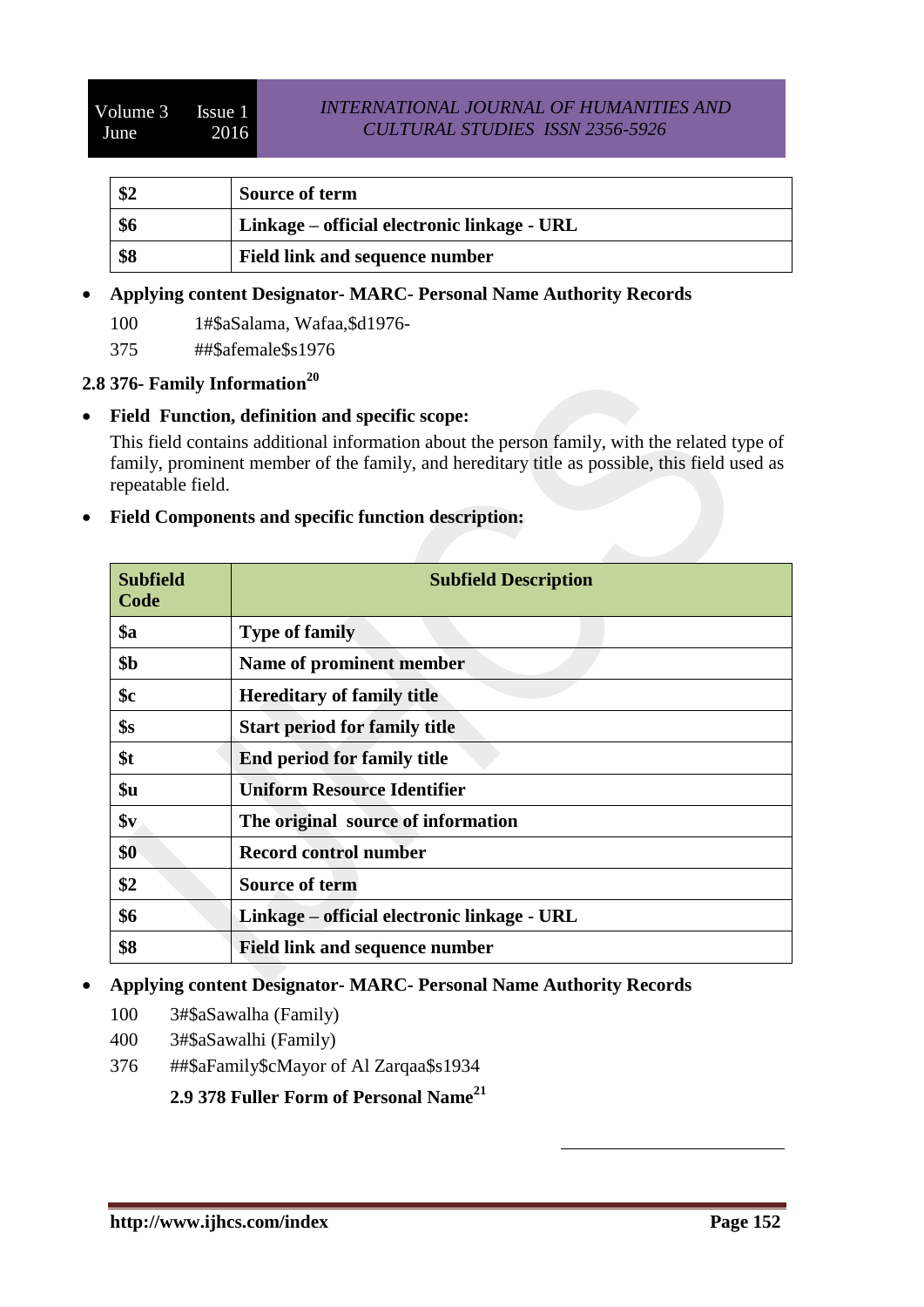#### **Field Function, definition and specific scope:**

This field contains a unique and origin name element that used to distinguish a person from another with the same name, this field applies only to the name in the 1XX, this field is not allowed to be a repeatable.

#### **Field Components and specific function description:**

| <b>Subfield</b><br>Code | <b>Subfield Description</b>                 |
|-------------------------|---------------------------------------------|
| \$q                     | <b>Fuller form of personal name</b>         |
| \$u                     | <b>Uniform Resource Identifier</b>          |
| $\mathbf{\$}\mathbf{v}$ | The original source of information          |
| \$6                     | Linkage – official electronic linkage - URL |
| \$8                     | <b>Field link and sequence number</b>       |

- **Applying content Designator- MARC- Personal Name Authority Records**
	- 100 0#\$aH. Taha.\$q(Taha Hussain)
	- 378 ##\$qTaha Hussain

**Second collection: The New MARC Authority and Bibliographic fields for work and expression attributes:**

# **2.9 370 – Associated Place<sup>22</sup>**

### **Field Function, definition and specific scope:**

This field contains a town, city, province, state, or country associated with persons, corporate bodies, families, works, and expressions, this field used as repeatable field.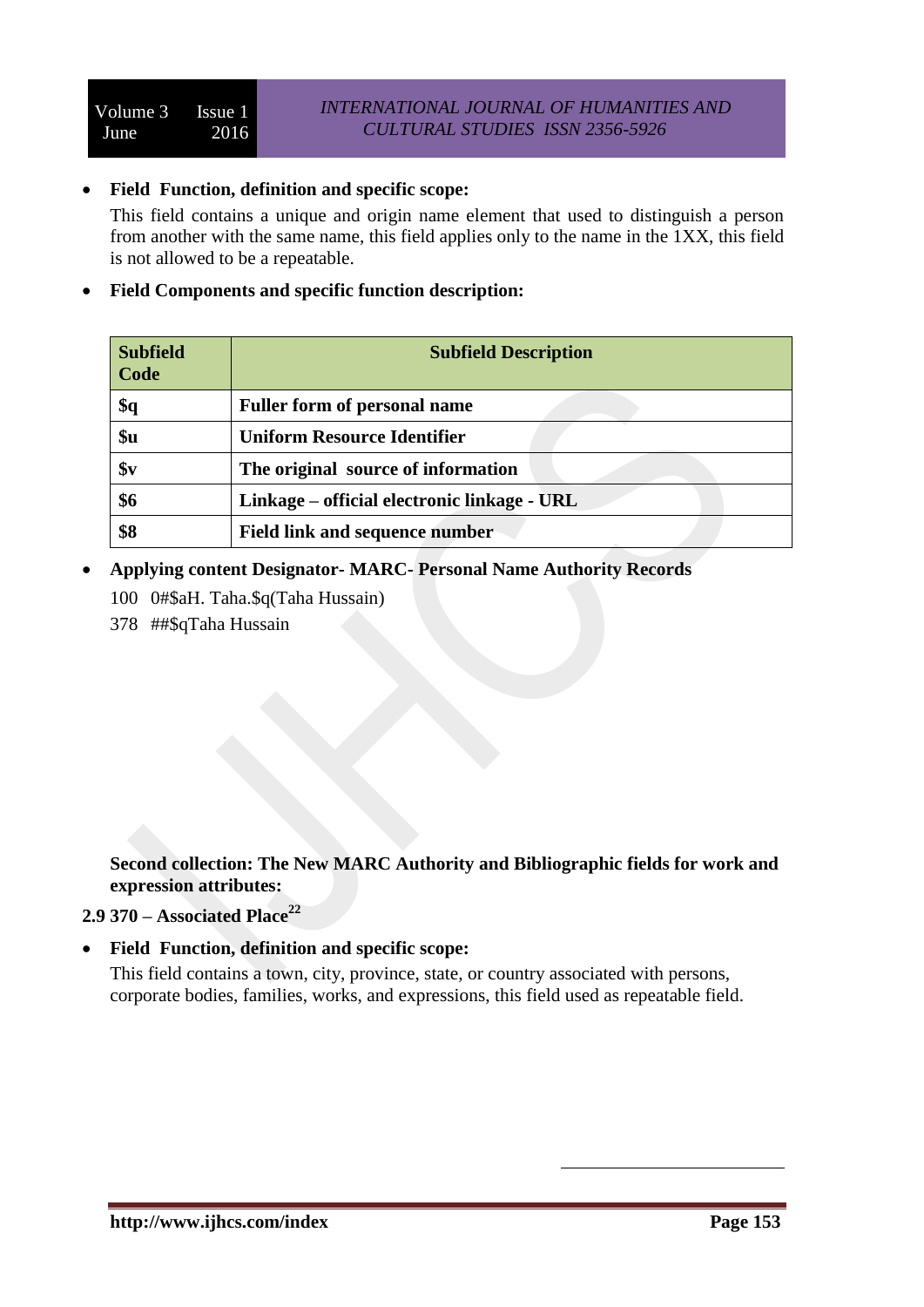**Field Components and specific function description:**

| <b>Subfield</b><br>Code | <b>Subfield Description</b>                                 |
|-------------------------|-------------------------------------------------------------|
| <b>\$a</b>              | Birth date for person – Foundation Date for corporate       |
| \$b                     | Death date for Person – End for corporate                   |
| \$с                     | <b>Associated country</b>                                   |
| \$e                     | Place of residence for person /headquarters for corporate   |
| \$f                     | Other associated place                                      |
| \$g                     | Place of origin of work                                     |
| \$s                     | <b>Start period</b>                                         |
| \$t                     | <b>End period</b>                                           |
| \$u                     | <b>Uniform Resource Identifier</b>                          |
| \$v                     | The original source of information                          |
| \$0                     | <b>Record control number</b>                                |
| \$2                     | <b>Source of term</b>                                       |
| \$6                     | Linkage – official electronic linkage - URL                 |
| \$8                     | Field link and sequence number for both person or corporate |

## **Applying content Designator- MARC- Personal Name Authority Records**

- 100 1#\$aZaghloul, Saad,\$d1856-1923.
- 370 ##\$aMansoura, Egypt\$bCairo, Egypt.

# **2.10 377- Associated Language<sup>23</sup>**

**Field Function, definition and specific scope:**

This field contains codes for languages associated with the main entry described in the record. It includes the language a person uses when writing for publication, language of a family, or a language in which a work is expressed, this field used as repeatable.

### **Field Components and specific function description:**

| <b>Subfield</b><br>  Code | <b>Subfield Description</b> |
|---------------------------|-----------------------------|
| $\$a$                     | Language code               |
| \$1                       | Language term               |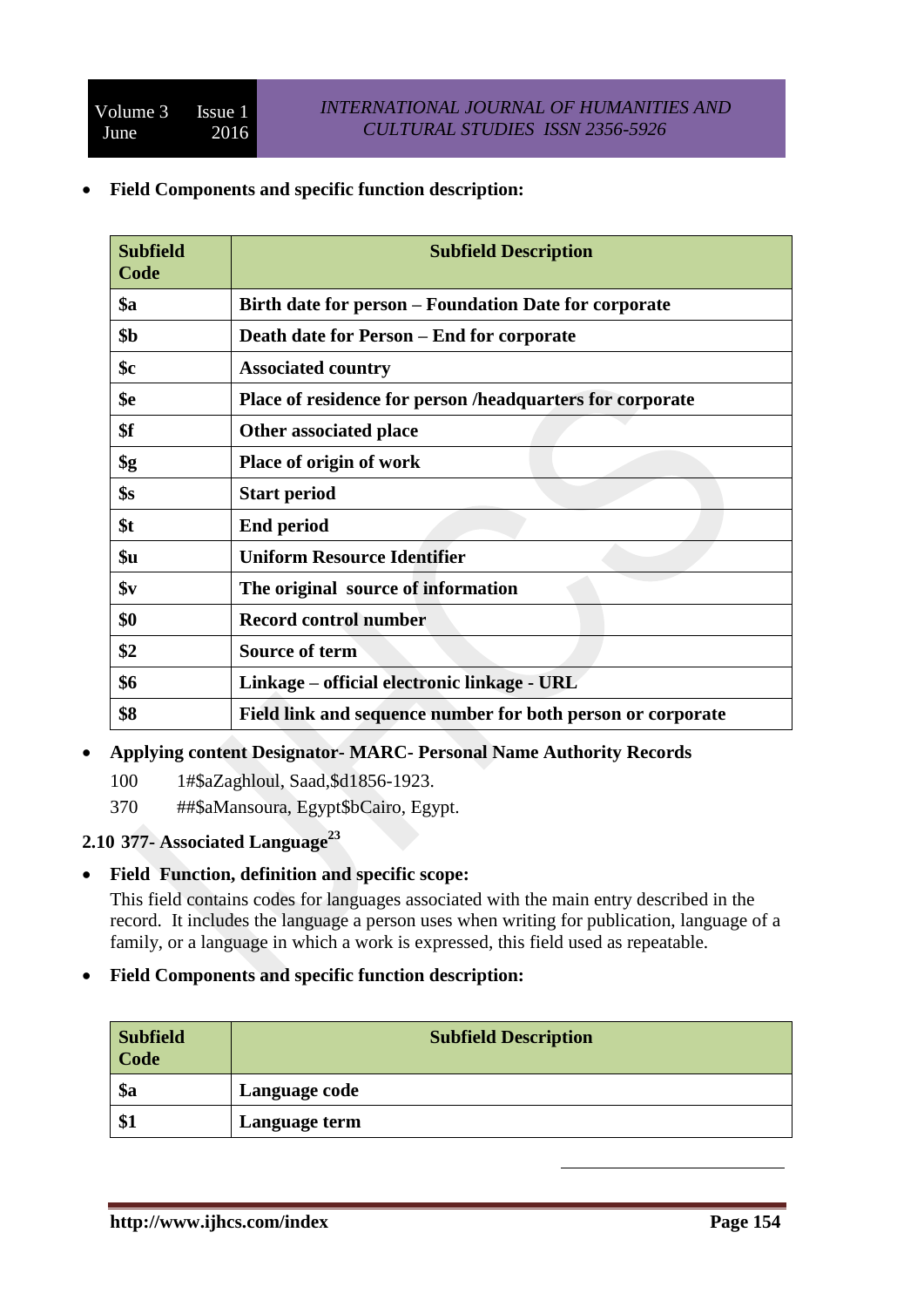| \$2 | <b>Source of code</b>                                       |
|-----|-------------------------------------------------------------|
| \$6 | Linkage – official electronic linkage - URL                 |
| \$8 | Field link and sequence number for both person or corporate |

## **Applying content Designator- MARC- Personal Name Authority Records**

100 1#\$aTolaymat, Zaki,\$d1899-1964

377 ##\$aara\$aeng

## **2.11 380 – Form of Work<sup>24</sup>**

- **Field Function, definition and specific scope:** This contains a class which a work belongs, this field used as repeatable.
- **Field Components and specific function description:**

| <b>Subfield</b><br>Code | <b>Subfield Description</b>                                 |  |
|-------------------------|-------------------------------------------------------------|--|
| $\$a$                   | Form of work                                                |  |
| \$0                     | <b>Record control number</b>                                |  |
| \$2                     | Source of term                                              |  |
| \$6                     | Linkage – official electronic linkage - URL                 |  |
| \$8                     | Field link and sequence number for both person or corporate |  |

### **Applying content Designator- MARC- Personal Name Authority Records**

- 100 1#\$aHassan, Ahmad,\$d1962-2015.\$tOur town.
- 380 ##\$aIndustrial Engineering
- **2.12 381- Other distinguishing characteristics of Work or Expression<sup>25</sup>**
- **Field Function, definition and specific scope:**

This field contains any characteristic that is not accommodated in a special field that serves to characterize a work or expression, this field used as repeatable.

**Field Components and specific function description:**

| <b>Subfield</b><br><b>Code</b> | <b>Subfield Description</b>         |
|--------------------------------|-------------------------------------|
| \$a                            | Other distinguishing characteristic |
| \$u                            | <b>Uniform Resource Identifier</b>  |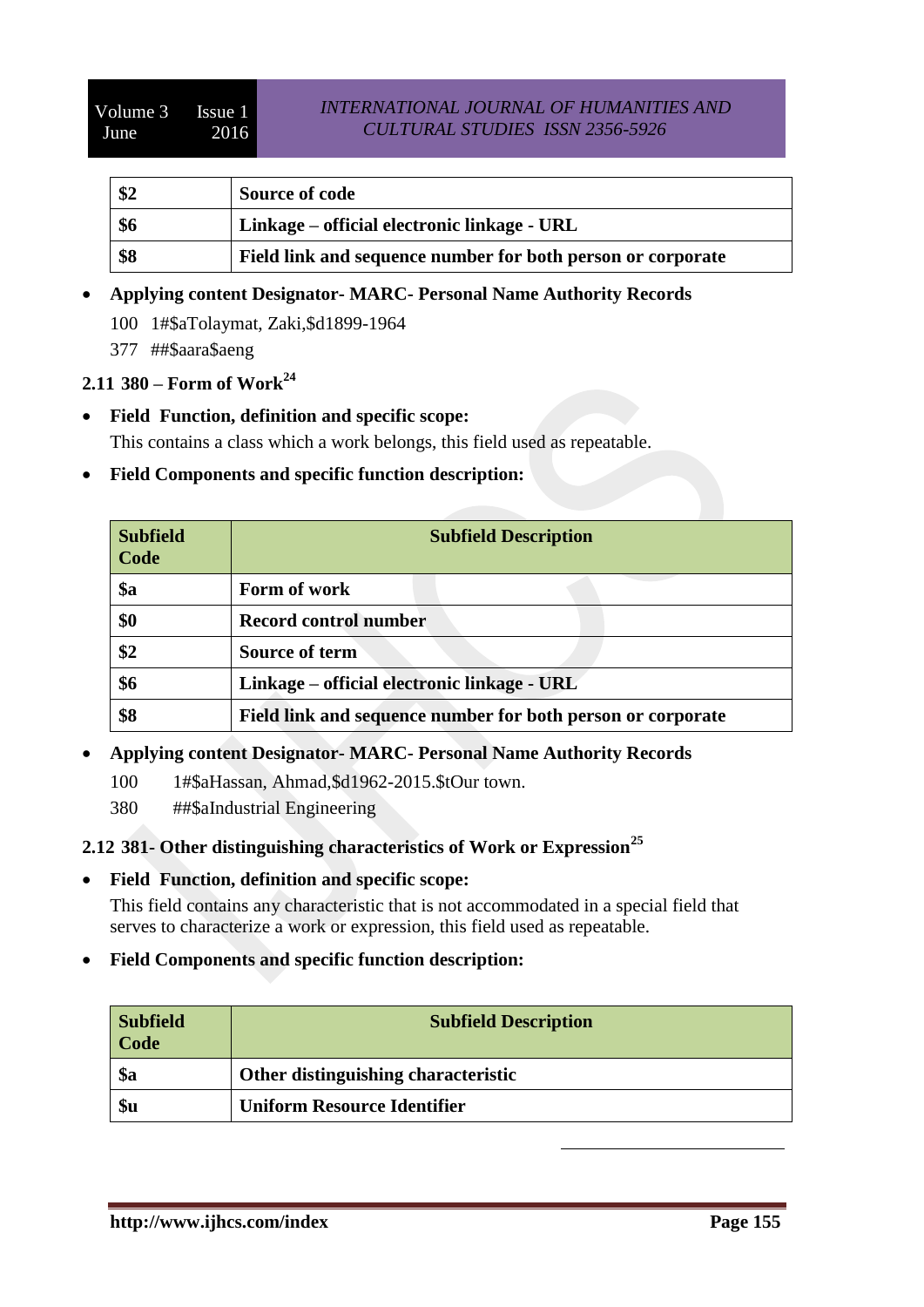### *INTERNATIONAL JOURNAL OF HUMANITIES AND CULTURAL STUDIES ISSN 2356-5926*

| $\mathbf{S}\mathbf{v}$ | The original source of information                          |
|------------------------|-------------------------------------------------------------|
| \$0                    | Record control number                                       |
| \$2                    | Source of term                                              |
| \$6                    | Linkage – official electronic linkage - URL                 |
| \$8                    | Field link and sequence number for both person or corporate |

### **Applying content Designator- MARC- Personal Name Authority Records**

- 130 #0\$aResearch paper (Kuwait Institute of Scientific Research)
- 381 ##\$a Kuwait Institute of Scientific Research

# **2.13 382- Medium of performance<sup>26</sup>**

**Field Function, definition and specific scope:**

This field contains the instrumental, vocal, and/or any other medium of performance for which a musical work was originally conceived or for which a musical expression is written or performed, this field used as repeatable.

**Field Components and specific function description:**

| <b>Subfield</b><br>Code | <b>Subfield Description</b>                                 |  |
|-------------------------|-------------------------------------------------------------|--|
| \$a                     | <b>Medium of performance</b>                                |  |
| \$b                     | <b>Soloist</b>                                              |  |
| \$d                     | <b>Doubling instrument</b>                                  |  |
| \$e                     | <b>Number of ensembles</b>                                  |  |
| \$n                     | Number of performers of the same medium                     |  |
| \$p                     | <b>Alternative medium of performance</b>                    |  |
| \$t                     | <b>Total number of performers</b>                           |  |
| \$t                     | <b>End period</b>                                           |  |
| $\mathbf{\$}\mathbf{v}$ | <b>Note</b>                                                 |  |
| \$0                     | Authority record control number or standard number          |  |
| \$2                     | <b>Source of term</b>                                       |  |
| \$6                     | Linkage – official electronic linkage - URL                 |  |
| \$8                     | Field link and sequence number for both person or corporate |  |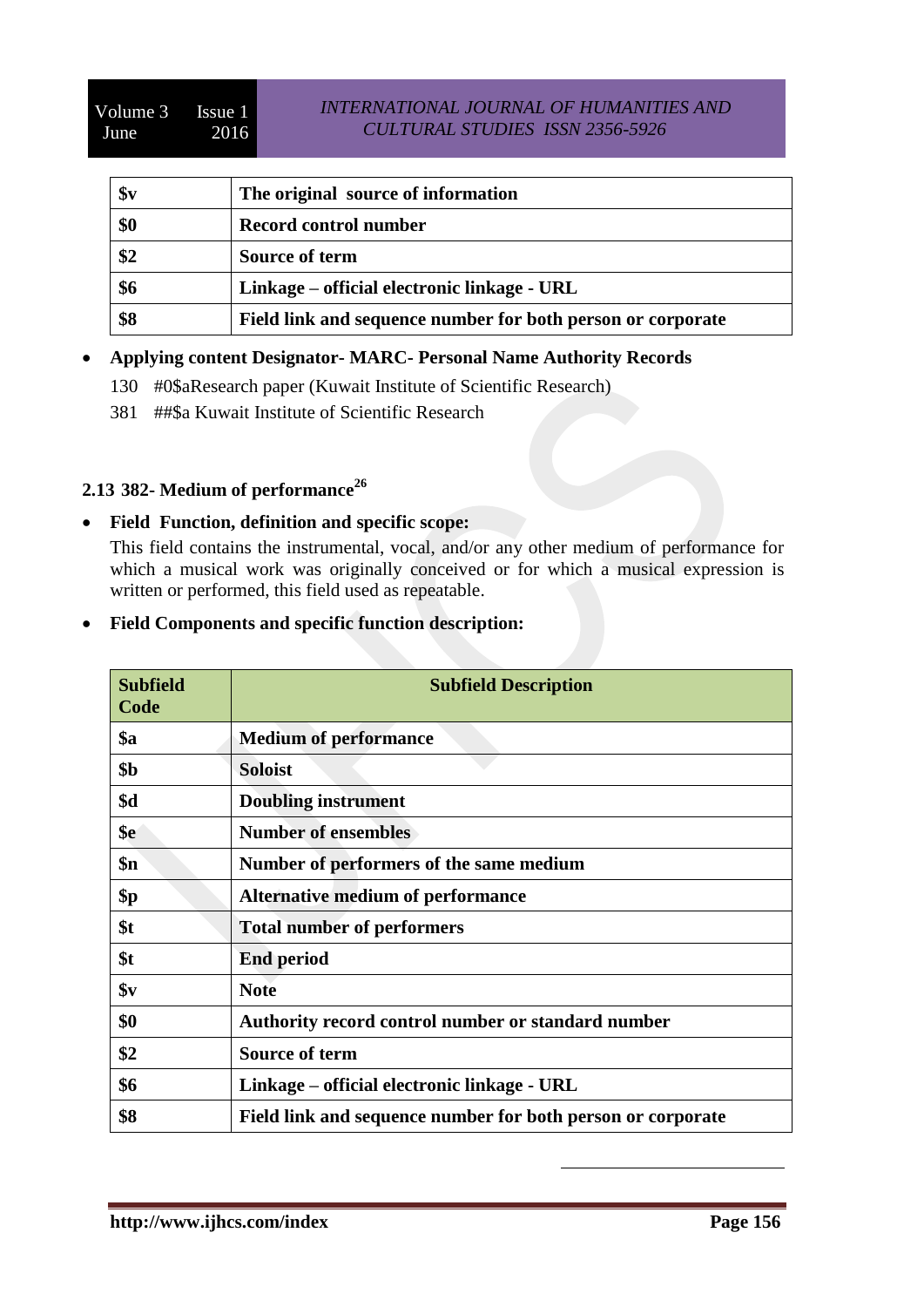### **Applying content Designator- MARC- Personal Name Authority Records**

- 100 1#\$aEdward, Jhon,\$d1937-\$tMiniatures
- 382 ##\$aoboe\$drams
- 382 ##\$adrams\$aschillo

# **2.14 383- Numeric Designation of Musical Work<sup>27</sup>**

**Field Function, definition and specific scope:**

This field contains a serial number, opus number, or thematic index number assigned to a musical work by the composer, publisher, this field used as repeatable.

#### **Field Components and specific function description:**

| <b>Subfield</b><br>Code | <b>Subfield Description</b>                 |  |
|-------------------------|---------------------------------------------|--|
| <b>\$a</b>              | <b>Serial number</b>                        |  |
| \$ <sub>b</sub>         | <b>Opus number</b>                          |  |
| \$с                     | <b>Thematic index number</b>                |  |
| \$d                     | <b>Thematic index code</b>                  |  |
| $\mathbf{\$n}$          | Number of performers of the same medium     |  |
| \$e                     | Publisher associated with opus number       |  |
| \$2                     | Source of term                              |  |
| \$6                     | Linkage – official electronic linkage - URL |  |
| \$8                     | <b>Field link and sequence number</b>       |  |

#### **Applying content Designator- MARC- Personal Name Authority Records**

- 100 1#\$aMarco, Alberto,\$d1933-2002.\$tCimentoly dell'armoni e dell'inventiony.\$nN. 3
- 383 ##\$bop. 9, no. 3
- 383 ##\$cRV 267\$cRV 312\$cRV 292\$cRV 295
- 383 ##\$cF. I, 21-26

# **2.15 384 – Key<sup>28</sup>**

### **Field Function, definition and specific scope:**

This field contains the set of pitch relationships that establishes a single pitch class as a tonal center for a musical work or expression, this field is not repeatable.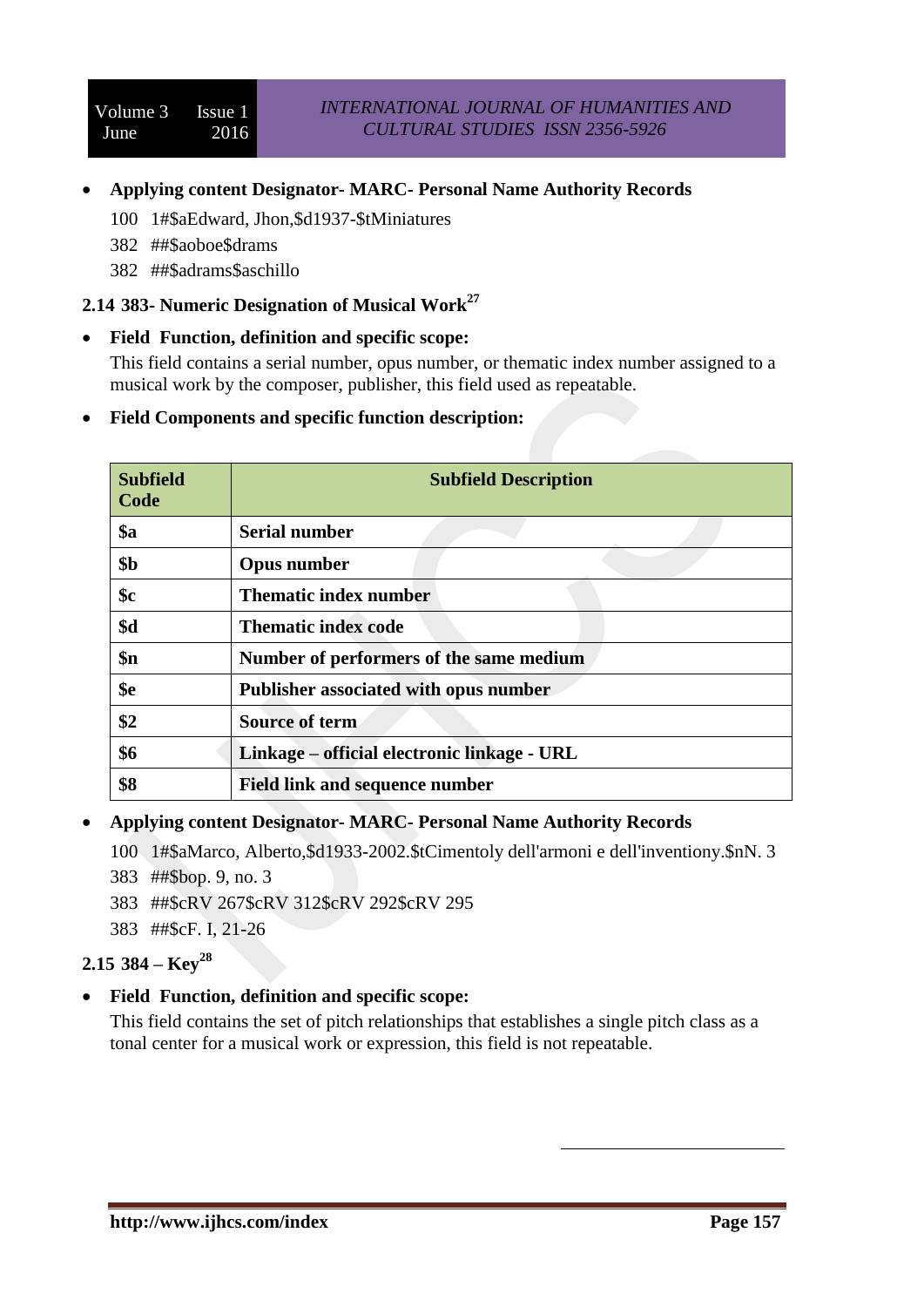**Field Components and specific function description:**

| <b>Subfield</b><br>Code | <b>Subfield Description</b>                 |  |
|-------------------------|---------------------------------------------|--|
| \$a                     | Key                                         |  |
| \$6                     | Linkage – official electronic linkage - URL |  |
| \$8                     | <b>Field link and sequence number</b>       |  |

- **Applying content Designator- MARC- Personal Name Authority Records**
	- 100 1#\$aMahmoud, Wasfy A,\$d1954-2011.\$tConcertos
	- 382 ##\$aflute
	- 384 1#\$aD major
	- **3. 4XX See From Tracings<sup>29</sup>**
- **Field Function, definition and specific scope:**

These collection of fields *(See From* tracing fields) 4XX, are usually used to identify unauthorized forms of headings and other variants not chosen as an authorized form, the following collection of *(See From tracing fields)* 4XX are repeatable.<sup>30</sup>

**Field Components and specific function description:**

| <b>Field code</b> | <b>Field Description</b> | <b>Field title</b>                |
|-------------------|--------------------------|-----------------------------------|
| 400               | <b>See from Tracing</b>  | <b>Personal Name</b>              |
| 410               | <b>See from Tracing</b>  | <b>Corporate Name</b>             |
| 411               | <b>See from Tracing</b>  | <b>Meeting Name</b>               |
| 448               | <b>See from Tracing</b>  | <b>Chronological Term</b>         |
| 450               | <b>See from Tracing</b>  | <b>Tropical Term</b>              |
| 451               | <b>See from Tracing</b>  | <b>Geographic Name</b>            |
| 455               | <b>See from Tracing</b>  | <b>Genre/Form Term</b>            |
| 462               | <b>See from Tracing</b>  | <b>Medium of performance Term</b> |
| 480               | <b>See from Tracing</b>  | <b>General Subdivision</b>        |
| 481               | <b>See from Tracing</b>  | <b>Geographic Subdivision</b>     |
| 482               | <b>See from Tracing</b>  | <b>Chronological Subdivision</b>  |
| 485               | <b>See from Tracing</b>  | <b>Form Subdivision</b>           |

1

**Applying content Designator- MARC- See from Tracing 4XX**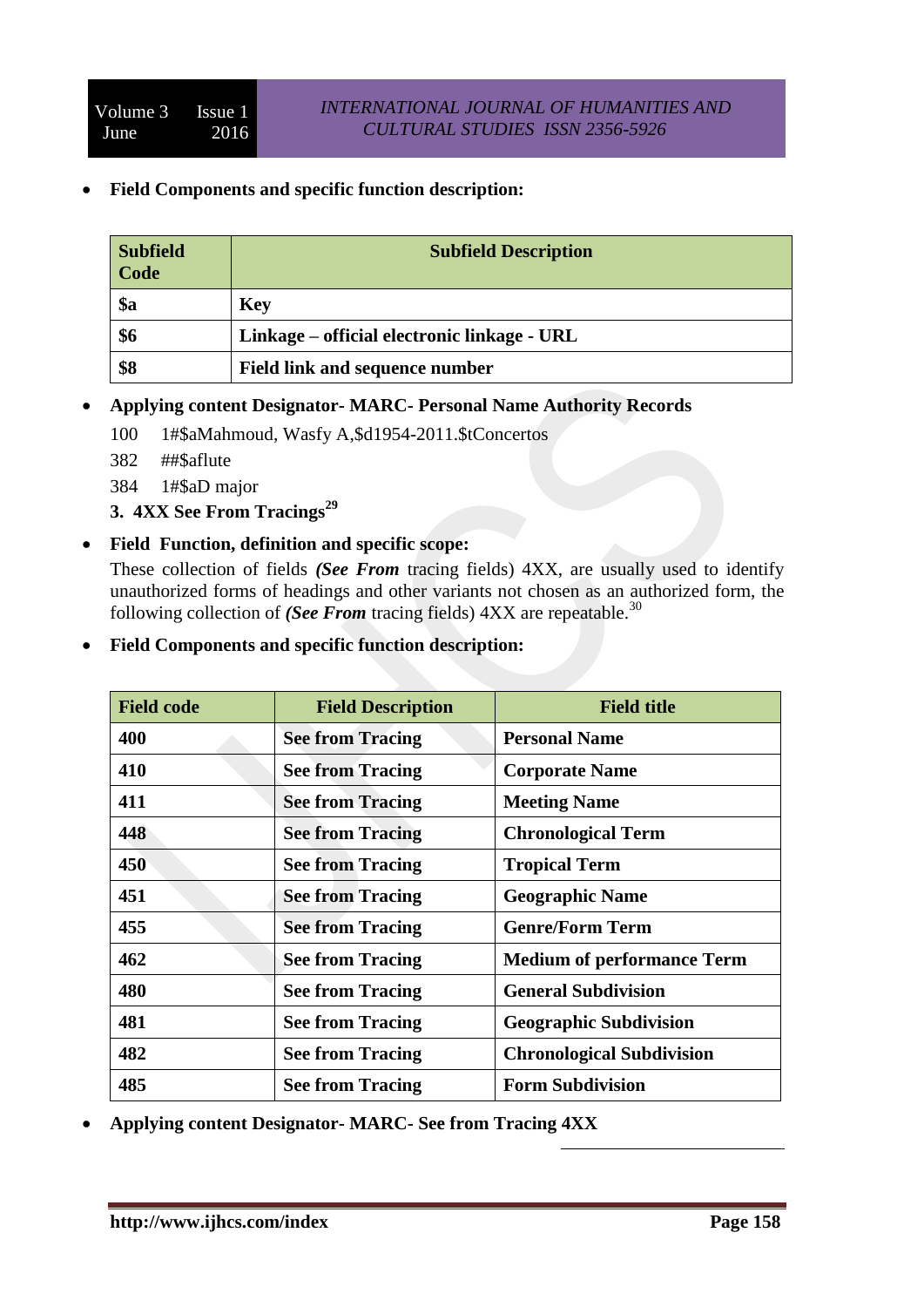- 100 1#\$aTharwat, Fahmy,\$d1966-
- 400 **1#\$a**Sarwat, Fahmi,**\$d**1966-
- 110 1#\$aSaudi Ababia.\$bMinistry of Higher Education 2.\$lEnglish & Spanish
- 410 1#\$aSaudi Arabia.\$bHigher Foundation of Education
- **4. 856 - Electronic Location and Access<sup>31</sup>**
- **Field Function, definition and specific scope:**

This field used for Information needed to locate and access electronic information as URL, attached PDF files through official storage server using URL as linkage for information.

| <b>Subfield</b><br>Code | <b>Subfield Description</b>    |  |
|-------------------------|--------------------------------|--|
| \$a                     | <b>Host name</b>               |  |
| \$b                     | <b>Access number</b>           |  |
| \$c                     | <b>Compression information</b> |  |
| \$d                     | Path                           |  |

**Field Components and specific function description:**

**Applying content Designator- MARC- Electronic Location and Access 856** 

110 2#\$aNorthern Border University.\$bDeanship of Scientific Research

856 4#\$u <http://www.nbu.edu.sa/en/Deanships/DeanshipofScientificResearch/Pages/default.aspx>

- **5. Results**
- $\bullet$ This study provides a pioneering vision to create integrated solutions for the biography databases under standard rules of MARC  $21^{32}$
- Display personal data for each of the biographical elements and See From tracing fields with hyperlink.
- Enable basic search for all Personal Name Authority fields
- upload the related personal files (PDF- images clips) by using the hyperlink field 856.
- Creation of an advance and basic browsing system for the Personal Name Authority fields that is suitable for the different kinds of database users.
- Flexibility and continuity of data processing regarding Personal Name Authority data.
- Periodic updating of the biography data.
- The possibility of export, import and share all sorts of bibliographic records with other regions to create a unified form of biography databases.
- Presentation and participation of the specialized field of library and information technology in scientific conferences.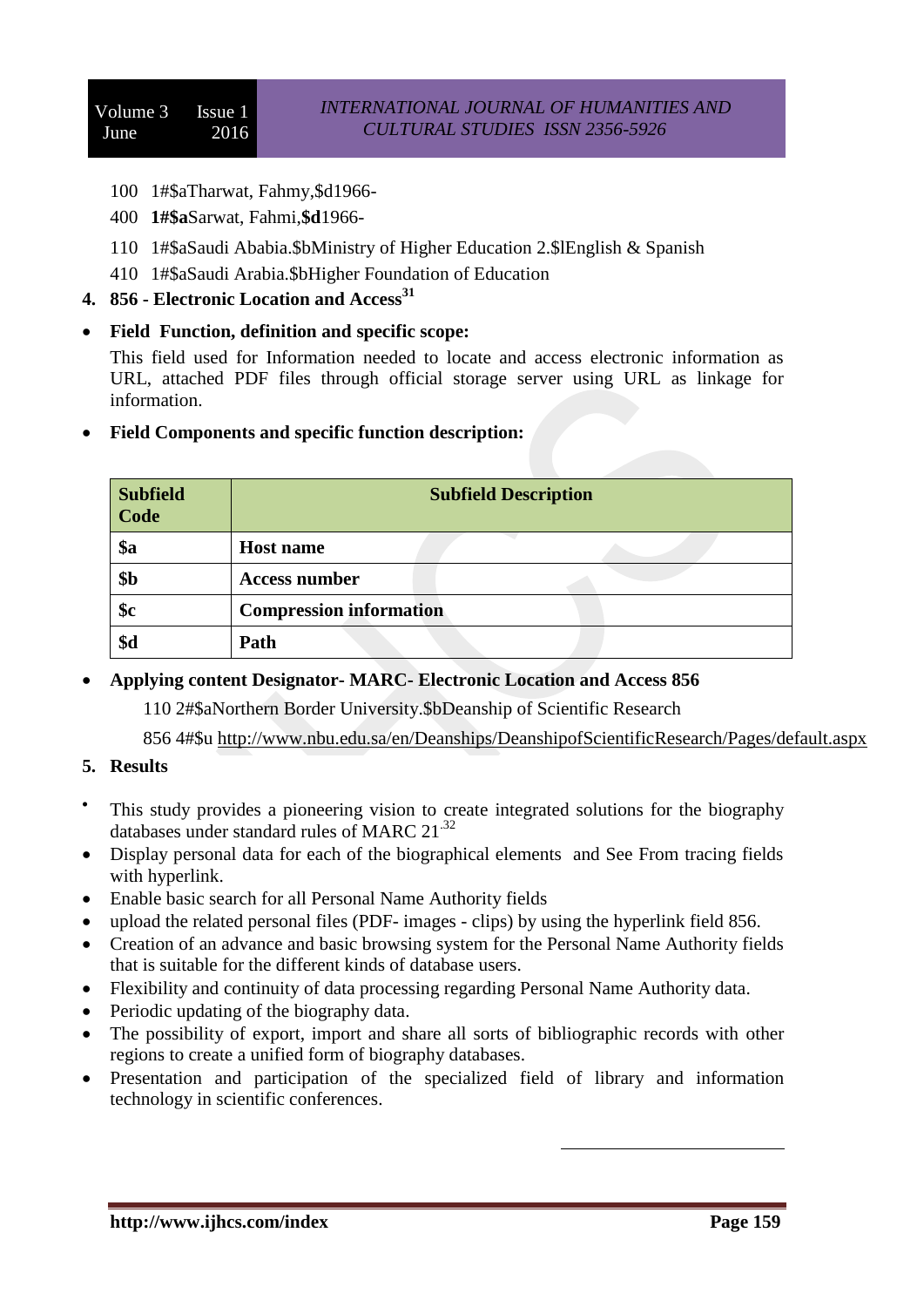Developing the main structure for Library Integrated Systems (LIS) to be in order to be compatible with RDA rules.

### **6. Acknowledgements**

The Authors wish to thank all staff in the Deanship of Scientific Research (Northern Border University), Saudi Arabia for providing the necessary financing supporting to finish this study.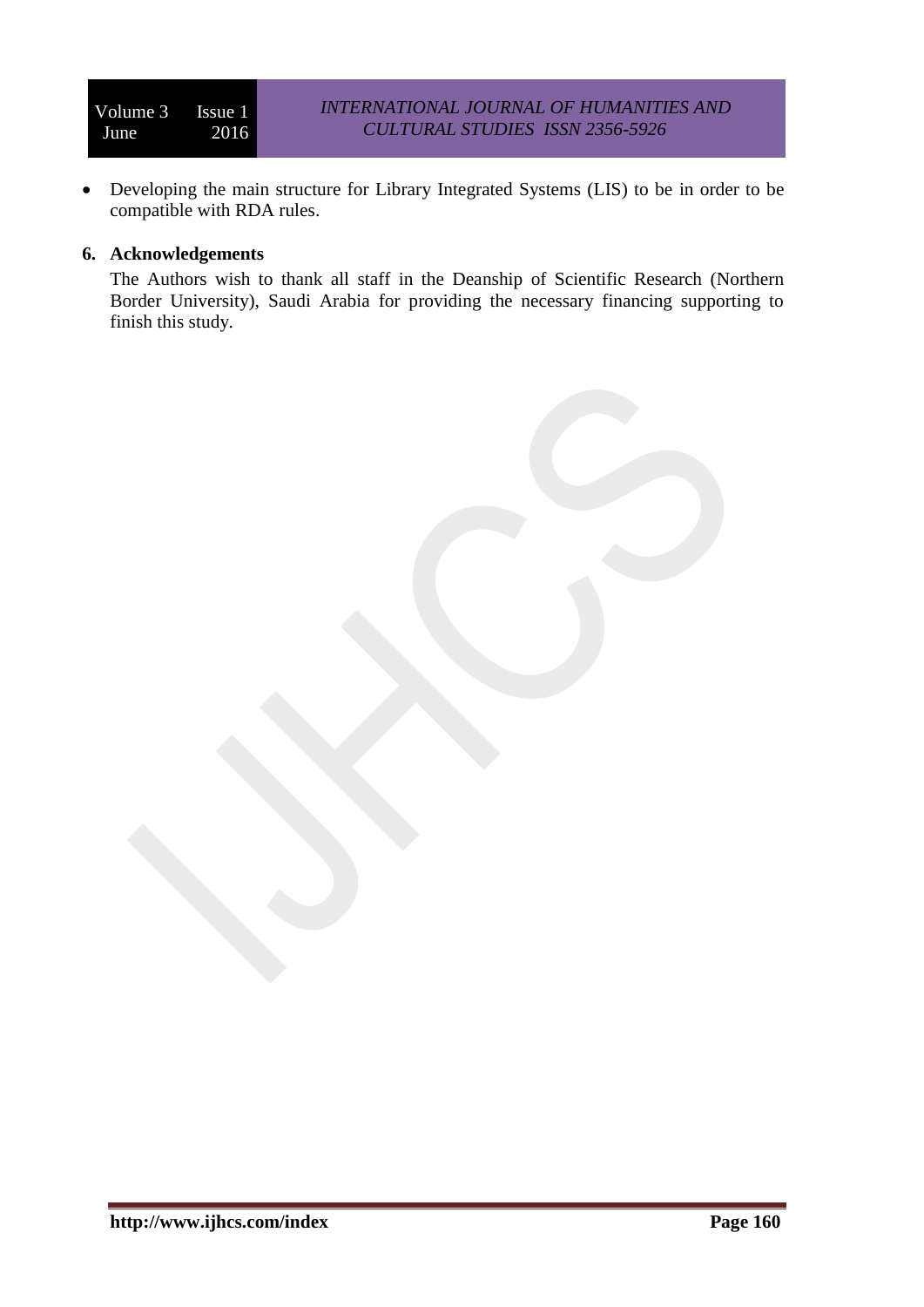#### 7. **References**

Associated Place. Associated Place. (Apr 2016). Available from: <https://www.loc.gov/marc/authority/ad370.html>

Associated Language. MARC 21 Authority. (Apr 2016). Available from: <https://www.loc.gov/marc/authority/ad377.html>

Adamich, Tom. (Mar-Apr 2008). RDA (Resource Description and Access): The New Way to Say, "AACR2", Knowledge Quest, v36 n4 p64-69

Address. MARC 21 Authority. (March 2016). Available from: <https://www.loc.gov/marc/authority/ad371.html>

Associated Group. MARC 21 Authority. (March 2016). Available from: <https://www.loc.gov/marc/authority/ad373.html>

Byrne, Deborah J. MARC Manual: Understanding and Using MARC Records.(1998). Second Edition, ISBN: 1-56308-176-8

Carlo Bianchini, [Mauro](javascript:__doLinkPostBack() Guerrini, JLIS.(Jan 2015). Information Science, Vol. 6 Issue 1, p21.

Cox, Elizabeth; Czechowski, Leslie. (2007). Subject Access Points in the MARC Record and Archival Finding Aid: Enough or Too Many?, Journal of Archival Organization, v5 n4 p51- 59

[Culbertson, Rebecca;](javascript:__doLinkPostBack() [Hawkins, Les.](javascript:__doLinkPostBack() Electronic Resource Forum: The Development of the Provider-Neutral E-Resource MARC Record Guide: P-N/RDA Version.(March 2013). Elsevier Inc.. In [Serials Review,](javascript:__doLinkPostBack() 39(1):p62-63.

[Danskin, Alan.](javascript:__doLinkPostBack() (Jan 2013). Linked and open data: RDA and bibliographic control. JLIS.it, Italian Journal of Library and Information Science, Vol. 4 Issue 1, p147.

*Draper, Daniel; Lederer, Naomi. (Jan 2013). Analysis of Readex's Serial Set MARC Records: Improving the Data for the Library Catalog, Government Information Quarterly, v30 n1 p87-98*

Gender. MARC 21 Authority. (Apr 2016). Available from: <https://www.loc.gov/marc/authority/ad375.html>

Family Information. MARC 21 Authority. (Apr 2016). Available from: <https://www.loc.gov/marc/authority/ad376.html>

Form of Wok. MARC 21 Authority. (Apr 2016). Available from: <https://www.loc.gov/marc/authority/ad380.html> Electronic Location and Access. MARC 21 Authority. (Apr 2016). Available from: <https://www.loc.gov/marc/authority/ad856.html>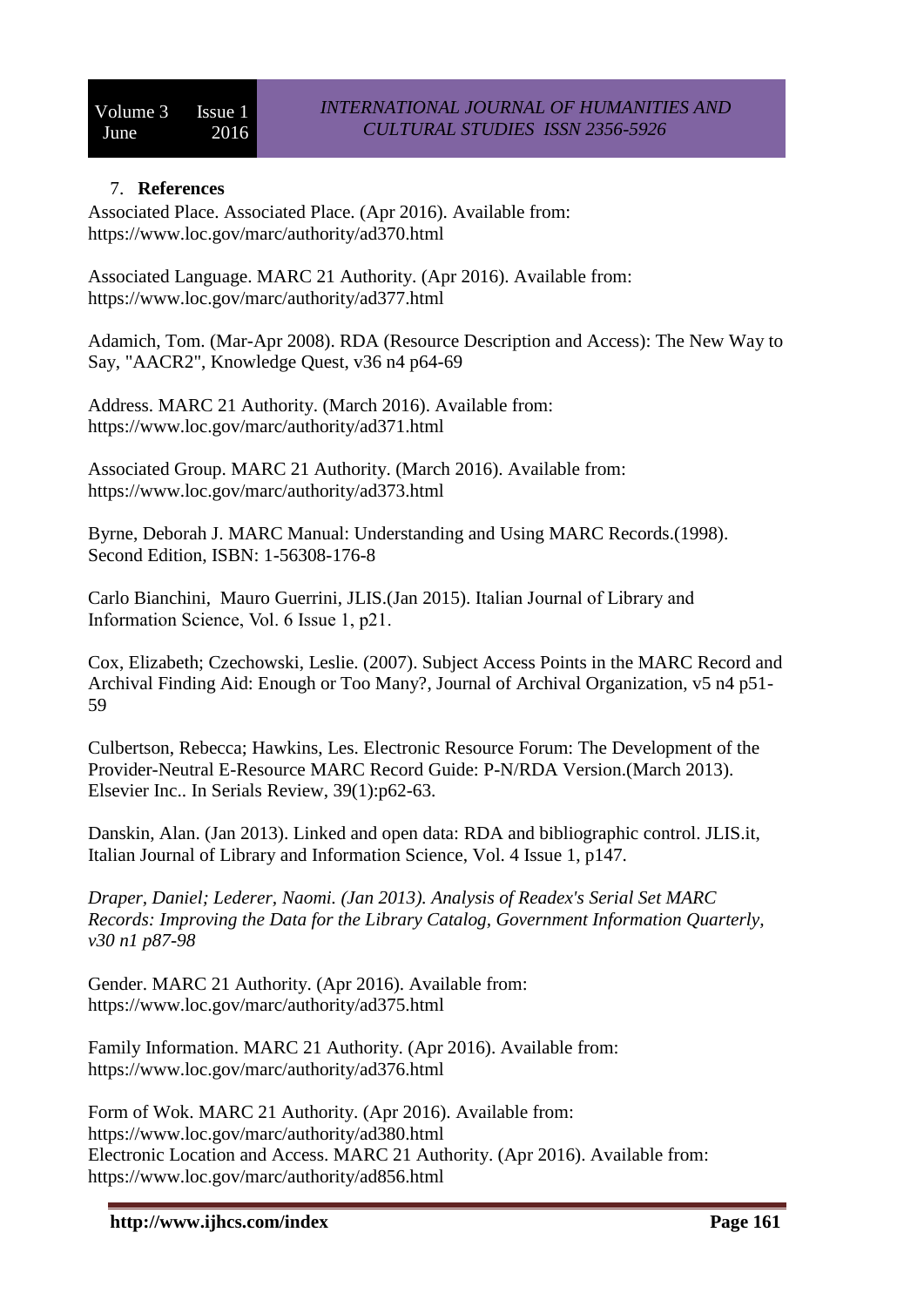Fuller Form of Personal Name. MARC 21 Authority. (Apr 2016). Available from: <https://www.loc.gov/marc/authority/ad378.html>

Field of Activity. MARC 21 Authority. (March 2016). Available from: <https://www.loc.gov/marc/authority/ad372.html>

Hart, Amy. Getting Ready for RDA: What You Need to Know. (Oct 2010). Library Media Connection, v29 n2 p30-32

Key. MARC 21 Authority. (Apr 2016). Available from: <https://www.loc.gov/marc/authority/ad384.html>

Krueger, Karla S. (2012). The Status of Statewide Subscription Databases, School Library Research, v15

Kurtines, William M.; Montgomery, [et. al]. (2008).Promoting Positive Youth Development: Relational Data Analysis (RDA). Journal of Adolescent Research, v23 n3 p291-309

Megnigbeto, Eustache. (2012). A UNIMARC Bibliographic Format Database for ABCD, Program: Electronic Library and Information Systems, v46 n4 p458-467

[Moulaison, Heather Lea.](javascript:__doLinkPostBack() The expansion of the personal name authority record under Resource Description and Access: Current status and quality considerations. ( Mar 2015). [IFLA Journal,](javascript:__doLinkPostBack() Vol. 41 Issue 1, p13-24.

Other Attributes of Person or Corporate Body. MARC 21 Authority. (March 2016). Available from:<https://www.loc.gov/marc/authority/ad368.html>

Occupation. MARC 21 Authority. (Apr 2016). Available from: <https://www.loc.gov/marc/authority/ad374.html>

RDA in MARC Authority Data: NEW for [Update No. 21,](http://www.itsmarc.com/crs/mergedprojects/helpauth/helpauth/appendix_f_format_changes_update_no._21_september_2015.htm) September 2015. (March 2016). Availablefrom[:http://www.itsmarc.com/crs/mergedprojects/helpauth/helpauth/rda\\_in\\_marc\\_](http://www.itsmarc.com/crs/mergedprojects/helpauth/helpauth/rda_in_marc_authority_data.htm) [authority\\_data.htm](http://www.itsmarc.com/crs/mergedprojects/helpauth/helpauth/rda_in_marc_authority_data.htm)

[Seikel, Michele,](javascript:__doLinkPostBack() [Steele, Thomas.](javascript:__doLinkPostBack() (2011). How MARC Has Changed: The History of the Format and Its Forthcoming Relationship to RDA. [Technical Services Quarterly.](javascript:__doLinkPostBack() Vol. 28 Issue 3, p322-334.

[Sevim](javascript:__doLinkPostBack() , McCutcheon. (2012). Designing policy for copy cataloging in RDA Elsevier. [Library Collections, Acquisitions and Technical Services,](javascript:__doLinkPostBack() 36(3-4):p69-78.

Special Codes Dates. MARC 21 Authority. Available from[:https://www.loc.gov/marc/authority/ad046.html](https://www.loc.gov/marc/authority/ad046.html)